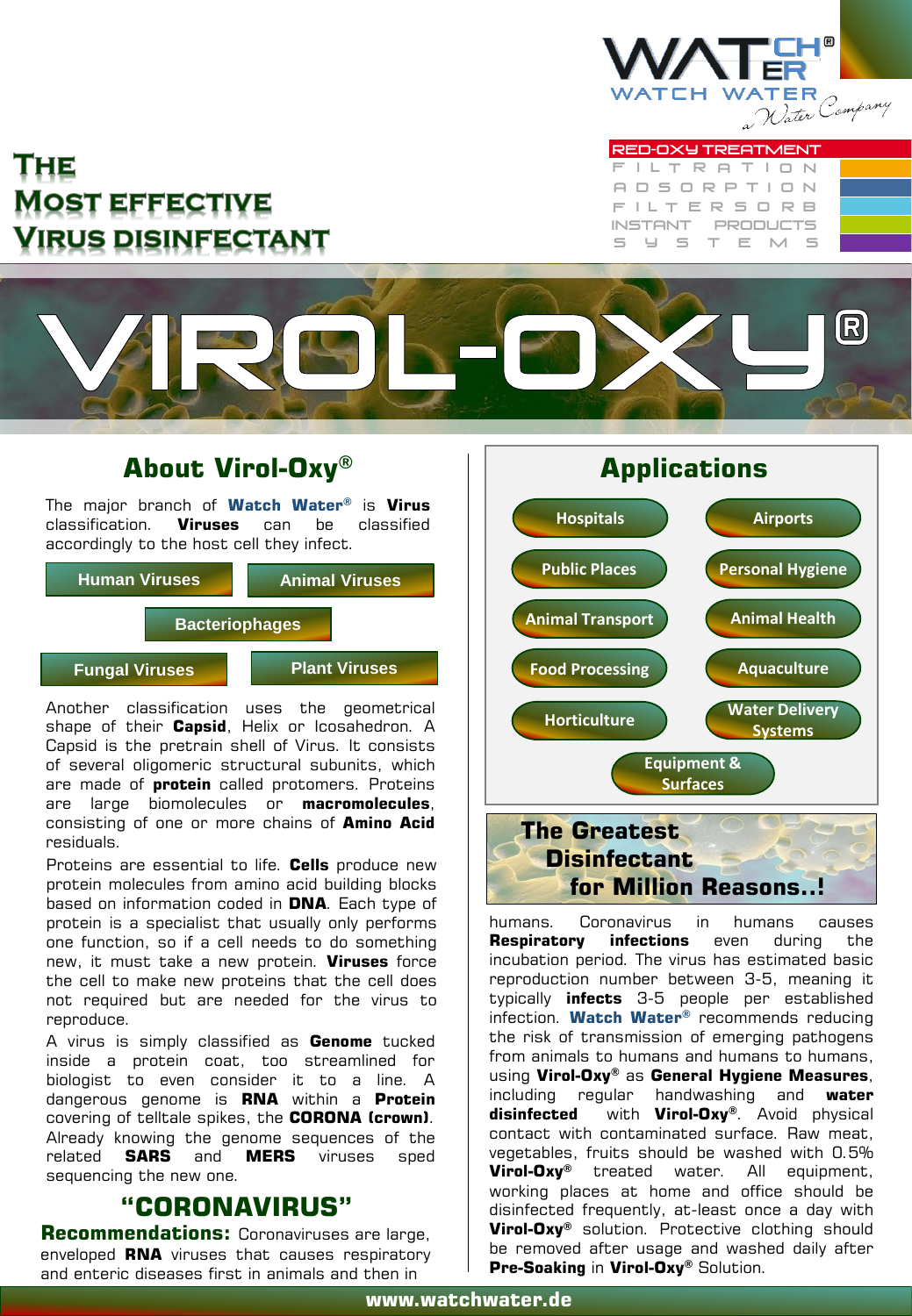

#### F I L T R A T I O N A D S O R P T I O N RED-OXY TREATMENT

F I L T E R S O R B INSTANT PRODUCTS S T E M S

# **Life?**

**E**

**A**

**Watch Water®** doesn't consider a **Virus** to be alive because of what it can't do: "it doesn't metabolize, doesn't respond to stimuli, and can't reproduce **Unaided**". A virus requires a live host to make more of itself, which it can do quite effectively before our **Immune systems** even realize it's there.

**B**

A viral **(Virol) genome** may be quite small. Genetic instructions enable a **virus** to package itself neatly into a protein coat using very few **Genes**, like building an elaborate greenhouse from assembling identical panes of glass.

**C**

An **Example of Ebola** virus has just seven genes, yet it rapidly reduces a **Trillion-celled-Human body** to a puddle of blood.

**D**

The ability of **viruses** (any kind) to reproduce rapidly and their inability to repair **RNA or DNA** replication errors make them highly changeable and therefore adaptable. They can stay ahead of **Host** defenses in an evolutionary arms race of sorts.



**Watch Water®** dissect **viruses** down to their **nucleic acid** sequence essence. We don't kill bacteria – We oxidize bacteria, we oxidize viruses with **VIROL-OXY®.** Viruses lay far beneath the radar. We know people who seek antibiotics to treat viral infections may not realize the strong difference between.





**"A virus straddles the boundary between the Chemical and the Biological, a structure that is more than an assembly of "MACROMOLECULES", yet less than a cell"**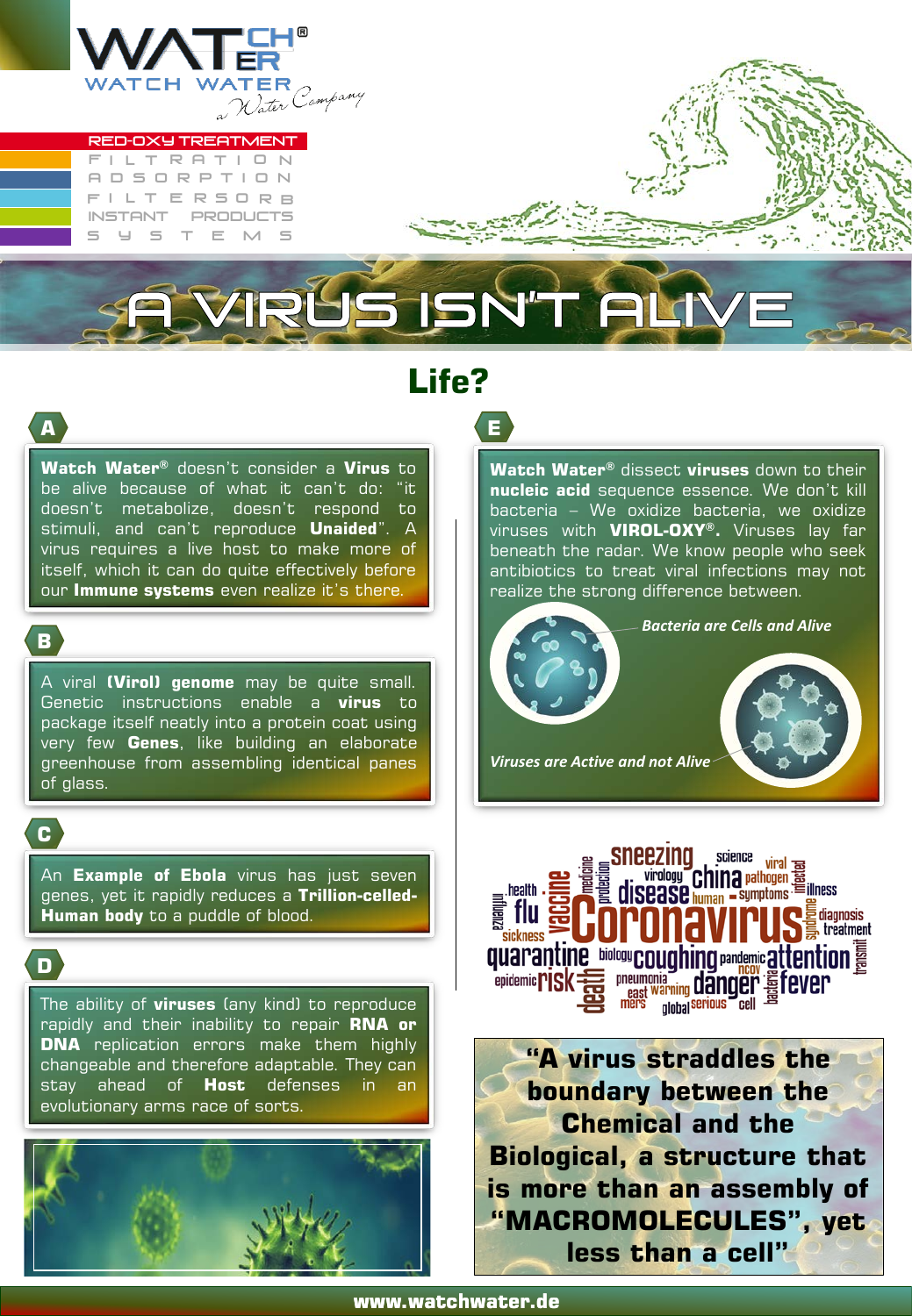

# INFORMATION VIROL-OX!

# **VIROL-OXY® General Descriptions**

#### **SAFE:**

**Virol-Oxy®** is the safest **deactivated powder**. It is very easy to use and has a wide usabilitybased spectrum of activity, which can be used in a very large number of applications and is **environmentally friendly**.

### **HIGH EFFICACY:**

**Virol-Oxy®** has proven high efficacy against **bacteria** and **viruses**, **spores** and **fungi** in a very large number of **applications**. **Virol-Oxy®** presents no serious or long-term health risk to staff by obviating the need for costly ventilation equipment and health monitoring.

### **UNIQUE:**

**Virol-Oxy®** is the most **unique powder** product for the safe and rapid disinfection and deactivation of surfaces and contaminated places in a wide variety of emergency situations. **Virol-Oxy®** is dissolved in normal water for use, providing a safe working solution with a strong **Pink color**. **Virol-Oxy®** working solution is also very safe.

### **CHEMISTRY:**

**Virol-Oxy®** is a balanced and stabilized blend of powdered **Hydrogen peroxide** and **Crystalline Titanium dioxide (Titansorb P)** compounds, surfactant, organic buffer chemistry with exceptional safety profile.

### **MODE OF ACTION:**

By oxidation of **Protein Coat** and another infection organism of cell protoplasm, resulting in inhibition of enzyme systems and loss of cell integrity. The only method for deactivating viruses which consists of contacting the viruses located on the inanimate surface or on the skins of humans or non-human (animals) with a solution of **Virol-Oxy®** in a concentration of at least 0.5 to 1%.

 **Virol-Oxy®** does not contain any toxic containing chemicals (Aldehydes, Phenols, Alcohols, Iodophors, Formaldehyde) which is known to be a broad-spectrum disinfectant and does not fulfill the require for deactivation of viruses. Therefore **Virol-Oxy®** is the only product with the efficiency to act as:

● Virucide ■ ■ ■ ■ Bactericide ■ ■ ■ Fungicide

**www.watchwater.de**